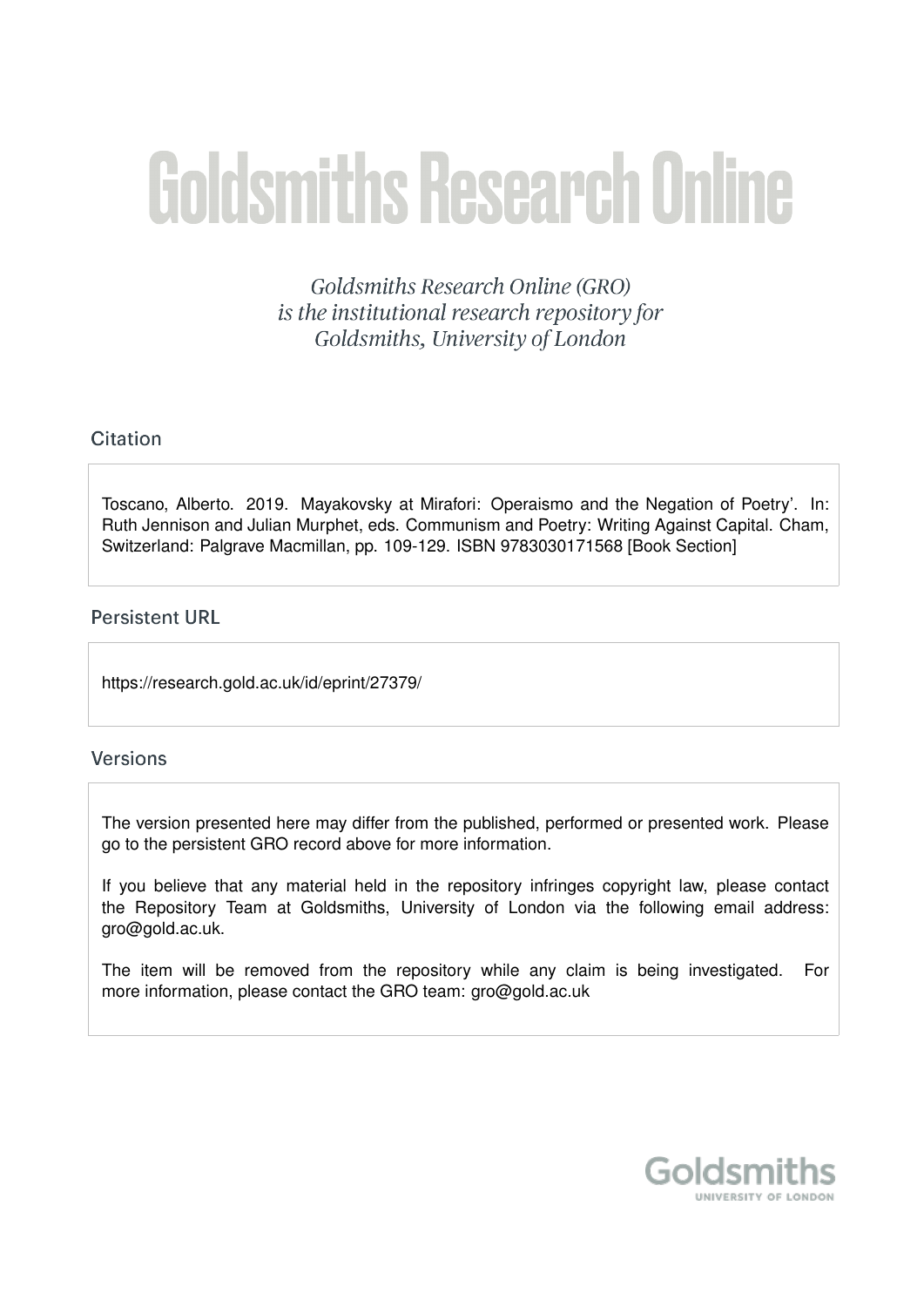# MAYAKOVSKY AT MIRAFORI *OPERAISMO* AND THE NEGATION OF **POETRY**

# *Alberto Toscano*

*A textile worker wrote to Tretyakov, that Mayakovsky's death was like a bad incident at the factory. He died in the midst of making lyric poems, as a result of poisoning from his own poetry. It is difficult to be a poet. Mayakovsky wrote that he was a factory and that it was harder for him if he had no chimneys.*

*- Viktor Shklovsky, A Hunt for Optimism*

*[W]here could artistic harmony come from in these decades of catastrophe, across the unsealed chasm between two epochs?*

*- Lev Trotsky, 'The Suicide of Vladimir Mayakovsky'*

Though many of the watchwords and guiding axioms of Italian *operaismo* and its successors have percolated into critical discourse on aesthetic production, and multiple analyses of its intersections with visual art and architecture in the 1960 and 1970s have been advanced, little has been made of its specific approach to the question of poetics. This essay aims partially to correct this tendency by exploring the arguments about the unhappy marriage between avantgarde poetry and communist politics sketched out in some interventions by the key literary critic and historian in the collective of militant intellectuals that made up "classic" *operaismo*, as propagated through the journals *Quaderni Rossi, Classe Operaia* and *Contropiano*: Alberto Asor Rosa.

In the wake of his densely researched assault on the "populism" pervading Italian progressive literature from the Risorgimento all the way to the literature of the Resistance, *Scrittori e popolo* (1965)<sub>1</sub> – a book that pursued Mario Tronti's break with Gramscianism into the literary terrain, while developing comprehensive stylistic and ideological polemics against prominent contemporaries on the left, namely Pier Paolo Pasolini and Franco Fortini<sup>2</sup> – Asor Rosa, along with intellectual comrades such as Manfredo Tafuri and Francesco Dal Co in the field of architecture, undertook a kind of prophylactic archaeology of the revolutionary avantgardes. The explicit aim of this exercise, articulated around the journal *Contropiano*, was to counter the romantic atavisms manifest in the "cultural" dimensions of '68, to reassert the centrality of the working-class to anti-capitalist struggle and to articulate a conception of the specificity (or indeed "autonomy") of the political able to impose a sober strategic realism on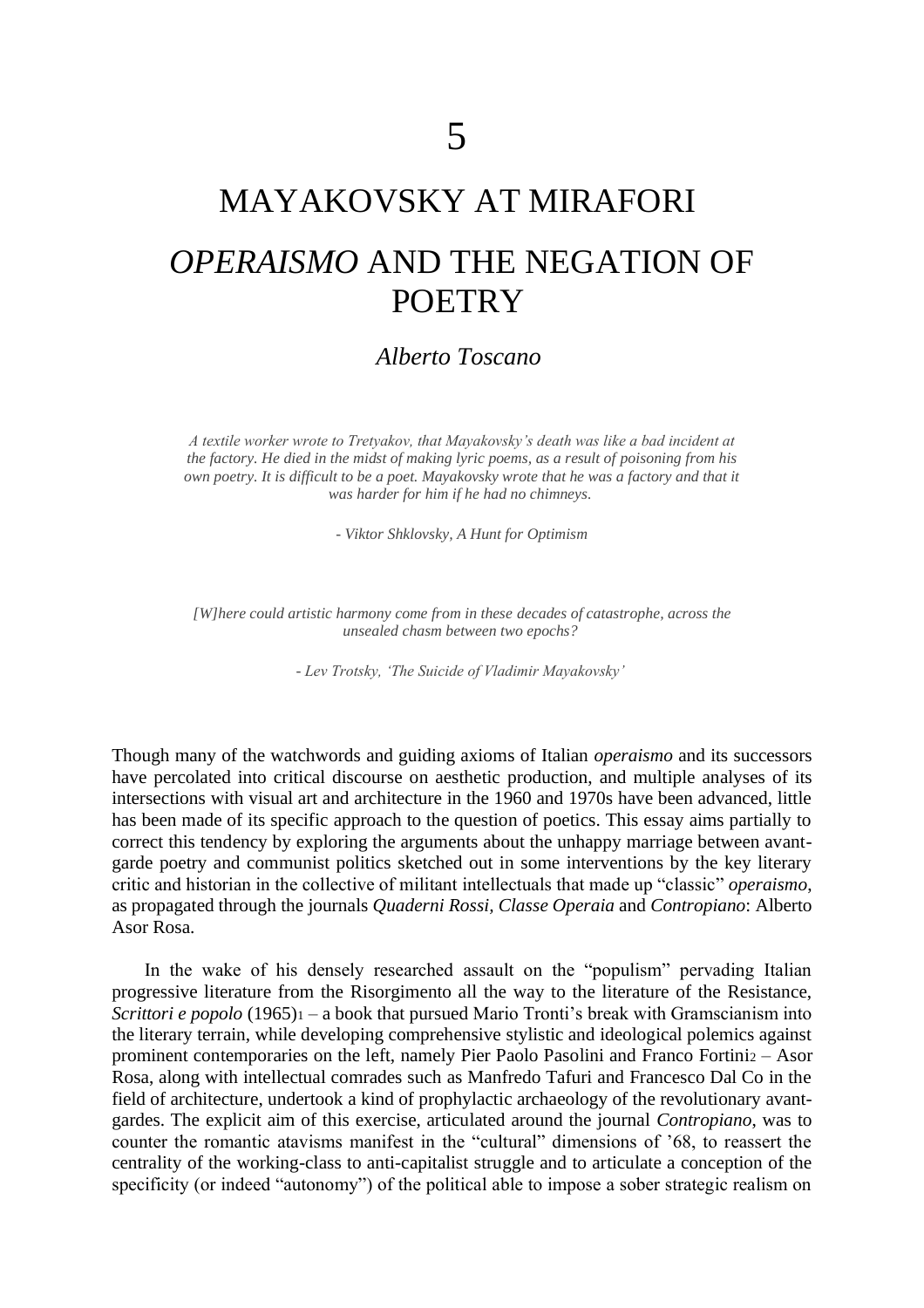the diffuse tendency among new movements to aestheticise, molecularise and personalise politics.

This effort to clear the path of a new and effective proletarian politics from the encumbrance of a populist or anarchistic politics of revolt was largely formulated in terms of that very problem that had demanded so much of Gramsci's attention during his incarceration, that of "intellectuals". Togliatti's "populist" interpretation of Gramscianism (and the PCI's enlisting of literati as neo-traditional or para-organic intellectuals) had been the object of *Scrittori e popolo*'s animus. The rallying of students and intellectual workers, however wishfully, to the cause of revolution in the late 1960s, recalibrated the *operaista* criticism of literature to concern itself with the "dry flower of the avant-garde". It compelled Asor Rosa in particular to retrace a path he portrayed as at once glorious and sterile in order forcefully to assert the prospect of a revolution that would no longer need to be cultural; a revolution in which a fundamental asymmetry between the invention of political and artistic forms had to be recognised, and in which the intellectual worker (whether scholar, poet or artist) could no longer seek redemption.

Far from being of merely archival interest, Asor Rosa's writings on the avantgardes, and on Mayakovsky and Soviet literature in particular, shed significant light on the moment when the various political and aesthetic tendencies within *operaismo* come unglued. It is around 1968 that at the political and theoretical levels it becomes impossible, if it ever was, to speak of a single *operaismo*. As the likes of Cacciari, Tronti and Asor Rosa take up the path that will lead to their re-entry into the horizon of the PCI, while Toni Negri (present as co-editor for issue 1 of *Contropiano*) embraces the insurrectionary option with Potere Operaio first and Autonomia later, the ideological stakes shift. No longer is the conservative Gramscianism of the PCI's policy toward the nexus between intellectuals and working class the primary concern for the likes of Asor Rosa. The target shifts to an emergent leftist adventurism, the product of a diversion of the class struggle into the well-trodden furrow of (petty-)bourgeois intellectual revolutionism. Though this is not yet the Asor Rosa who opposed the movements of the late 1970s with the stark polemical separation between the "two societies" – the proper negativity of the organised working class against the amorphous insurgence of students and subproletarians – many of the themes that will congeal in the divorces and confrontations of the *anni di piombo* (years of lead) are already in place.

What is the place of Mayakovsky and his poetry in this ideological and generational imbroglio? In the wake of Mario Tronti's injunctions to read 'Marx in Detroit' and 'Lenin in England' (from his landmark 1965 text, *Operai e capitale* [Workers and Capital]), what would it mean to read the Russian poet from the vantage point of that *topos* of workerist theory and practice, the FIAT Mirafiori factory in Turin? We could hazard that at a point when the *operaismo* of Asor Rosa is precariously poised between the proud extremism of his assault on Gramscian populism, on the one hand, and 'infantile' left insurrectionism, on the other, the politically over-determined trajectory synthesised by the name "Mayakovsky" is uniquely placed to allow for a critical stance that ultimately identifies "Stalinist" cultural policy (however soft its Mediterranean variant) and an avant-garde "panpoetic" politics of everyday life as two sides of the same devalued coin. Or rather, it allows one to depict the impossibility of the avant-garde truly to resist its integration into the party-state as the symptom of an original flaw, the inability properly to distinguish the poetic from the political. The contradiction that Mayakovsky embodies – futurist *enfant terrible* posthumously anointed by Stalin, exploding utilitarian language only to put it at the service of socialist construction – becomes emblematic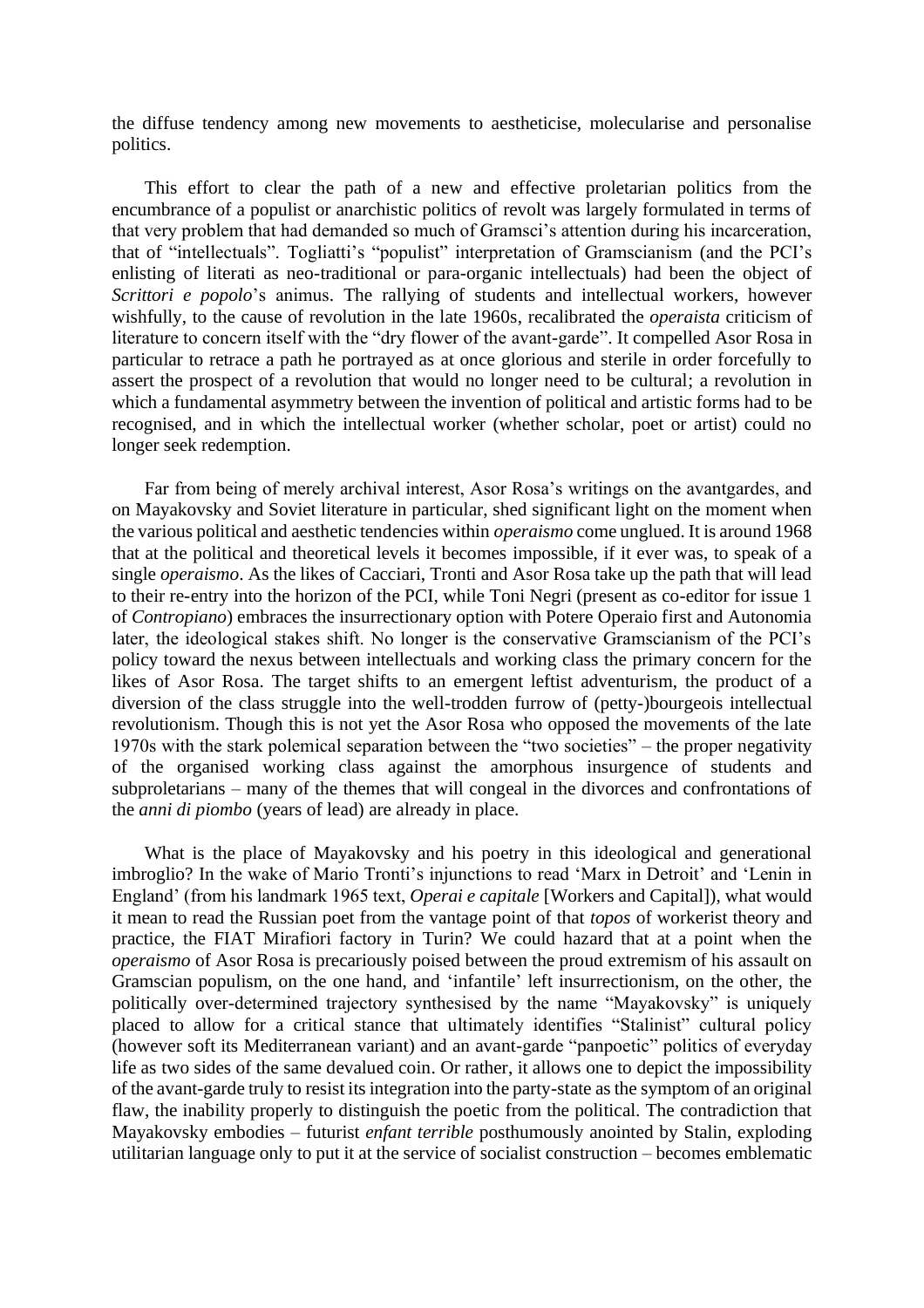of the very contradiction, impossibility, or naivety of a literary or poetic politics which an integral, anti-romantic *operaismo* should emancipate itself from.

This identification, in spite of intentions and appearances, of Stalinist control over literary production with the poetic insurgency of the avant-gardes, but also with "left oppositions" of sundry stripes, is evidenced by the very construction of Asor Rosa's *Contropiano* essay on Mayakovsky and Soviet literature. The essay employs a kind of regressive-progressive strategy, moving backward from the congealing of a recognisably Stalinist framing of the politics-literature nexus in the Soviet Congress of Writers of 1934 to the seeds of that aesthetic capitulation in the avant-gardes' orientation toward the proletarian revolution, as well as in what retrospectively appear as paths not taken (namely, the conditional freedom of literary experimentation outlined in Trotsky's *Literature and Revolution*). Dominating Asor Rosa's panorama is the relationship between revolutionary art and poetics, on the one hand, and its bourgeois counterpart, on the other. In the Congress's claims to align literary work with antifascist politics, Asor Rosa does not simply discern a familiar instrumentalism (literature *at the service* of the revolution). He identifies a complete asynchrony between form and content when it comes to poetic technique and invention – such that the anti-fascist cultural worker would be required to learn the *forms* of the bourgeoisie, but against its contents, with no dialectical development of the ideological contradictions harboured by this very asynchrony. In the crystallised form of Stalinist literary policy, this debilitating poetic unevenness, with its attendant instrumentalism of form, is compounded by the feeble historical-materialist (or better, historical-mechanicist) axiom that literature follows in step with social development, and the deontological claim that judgment about literature should be subordinated to the present-future relation, to its *progressive* figure. At its core, the formation of a Stalinist literary ideology (with its non- or indeed anti-Stalinist revolutionary precursors) involves, in Asor Rosa's view, a total misrecognition of the precious if explosive legacy that the bourgeoisie, despite itself, hands over to the workers' movement, namely its *negativity*.

And yet, rather than grasping the way in which bourgeois 'negative thought', from Nietzsche to Joyce, enacts a pitiless, destructive investigation of the reification-alienation of bourgeois society from within its confines,<sup>3</sup> the dominant socialist perspective on literature opts instead to imitate what it misperceives as bourgeois literature's *positive* relationship to society. In a bad analogy, made possible by an undialectical instrumentalism, with the notion that the proletariat can just take the capitalist's machines and use them to emancipatory ends, so is bourgeois literature grasped in the Soviet context primarily in a pedagogicalcommunicative model. This not just true of its Stalinist ossification, but can be registered in both Lenin and Trotsky's claims about the need to spread this literary material among the working-classes in their process of cultural maturation. Asor Rosa's provocation – perhaps inadvertently echoing the early Russian futurist call to throw Pushkin et al. from the ship of modernity – is to remark that "no one asked themselves whether, as a matter of principle or in keeping with a precise programmatic demand, it was correct to try and put in the hands of Soviet socialist proletarians literary or artistic works,"<sup>4</sup> which at their most accomplished were an intense, 'aristocratic' variant of bourgeois reification-alienation.

The harnessing of the forms of bourgeois thought, and of literature and poetry in particular, to the aims of proletarian cultural development is identified here with a twofold loss: of political energy and artistic quality. As Asor Rosa declares: "Distrust with regard to praxis and diffidence with regard to political discourse are the two features that characterise every programme aiming at the "spreading of culture". And every programme of spreading culture, even when it is carried out in the name of socialism, involves a lowering and flattening of the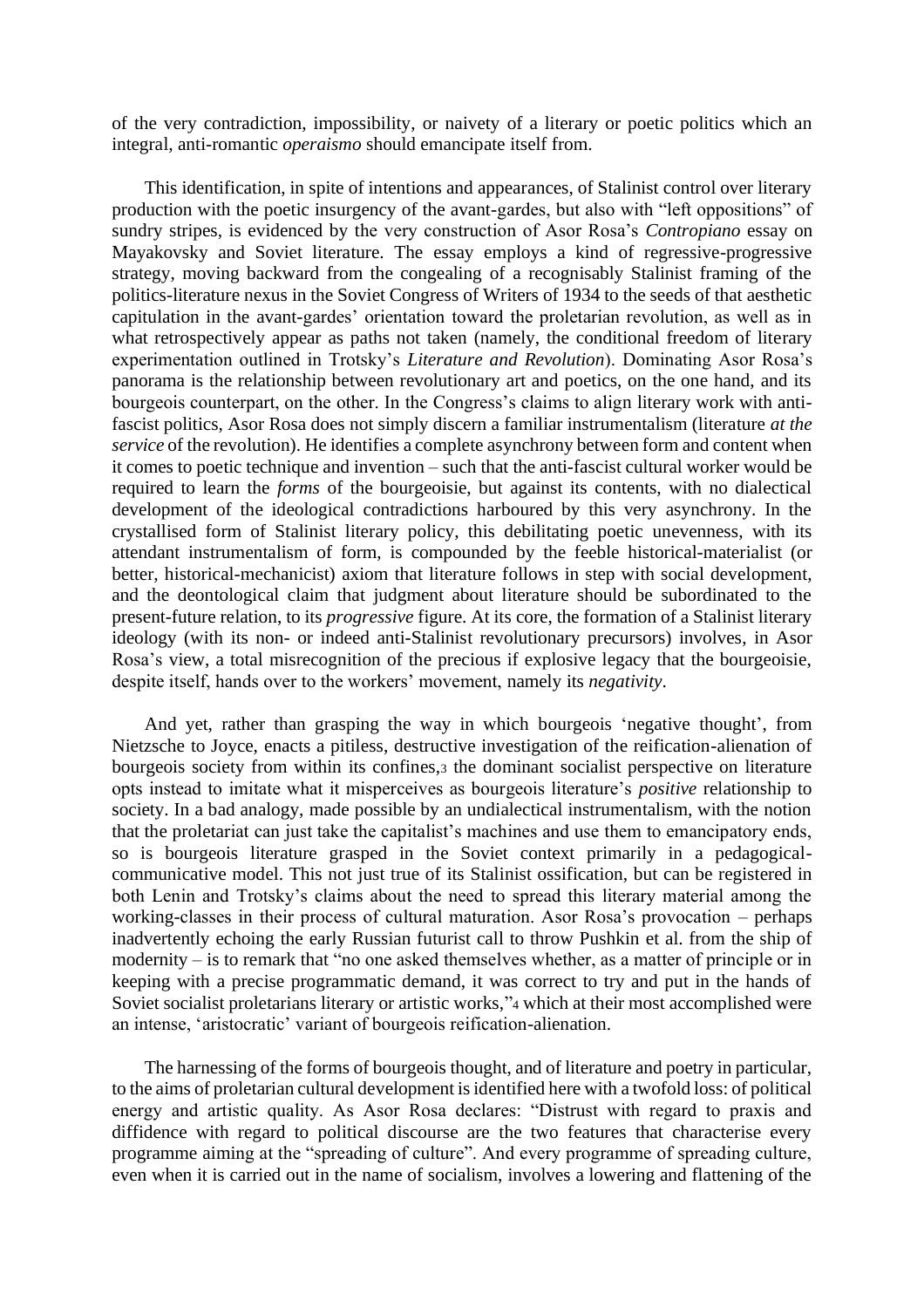initial cultural levels."<sup>5</sup> Mayakovsky's trajectory – from his pre-revolutionary futurist work, through to his lyrical odes on the death of the old world and explosive birth of the new, and moving on to his increasing alignment with the pedagogical-constructive vision of Soviet art and final crisis – is taken here by Asor Rosa as emblematic, and indeed instructive, of the avantgarde's fraught and ultimately impossible relationship to revolutionary politics. Likewise, the attempt to integrate poetic work to the programme of the revolution is regarded as symptomatic of the inability properly to develop the moment of proletarian political praxis, the mark of a kind of self-incurred immaturity.

Now, Asor Rosa's critical approach vis-à-vis Mayakovsky has two principal foci. The first is Mayakovsky's claim that futurism embodies a parallel and affine revolution in poetry and the arts to the Bolshevik revolution in the political domain, an equivalent destruction of the old order and formation of the new. The corollary of this position is the imperative to marry and synchronise these two revolutions, so that the political revolution does not come to be accompanied by the anachronism of bygone aesthetic forms. The second, and crucial focus, is the classed relation between the poet/man of letters as (bourgeois or petty-bourgeois) intellectual and the class he pretends to give voice to, to represent, figure or empower. All of Asor Rosa's effort will turn out to be an effort at separation: there is no parallel or analogy between the form of (revolutionary) politics and the (revolutionised) form of art or poetry; the artist or intellectual's claim to unite with the insurgent working class is always haunted by the desire to reproduce or sublimate one's subjective position, one's lyrical "I", and to subsume or instrumentalise the revolution in a gesture of utopian literary messianism; the separate and autonomous character of an *intrinsically* bourgeois literary and artistic practice needs to be assumed and accepted in order to emancipate proletarian politics from any of the pedagogic, culturalist, progressive or populist baggage that its subalternity to the bourgeoisie produces.

The most evident reason for choosing the figure of Mayakovsky turns out to be his tragic experience of the impossibility of maintaining the specificity of the poetic revolution, along with his ultimate recognition, articulated in terms of the division of cultural labour, of the separation of poetry's formal autonomy at the level of true invention from its "social mandate" – with the attendant identification of different (classed) social audiences. Whence the emphasis given by Asor Rosa to the conflicted lecture, and ensuing Q&A, delivered by Mayakovsky at Krasnaya Press Komsomol Club on the occasion of an exhibition on two decades of his cultural work, shortly before his suicide. It is there that Asor Rosa sees displayed in stark terms the unbearable contradiction between literature as aesthetic invention and as political instrument. The pretence of becoming revolutionaries and remaining literati is identified as the original sin of the revolutionary intelligentsia and avant-gardes, whose ambiguities and contradictions lie behind the Zhdanovist aberration. This means that, at least implicitly, Stalin's own celebration of Mayakovsky, albeit a horrific distortion, is also made possible by the problems inherent to the avant-garde orientation towards politics.

For Asor Rosa, it is the utopian premise of the "revolutionary-intellectual" which sets the stage for the triumph of instrumentalism, and every instrumentalism ends up in a Stalinist position. Art is intrinsically bourgeois in its autonomy-separation, and is only worthwhile in non-functionality. The plane of culture is one of detachment and isolation, not sociality, and separation from the dream of cultural revolution is a premise for revolutionary political maturity. It is not difficult to locate animus of this call for the death of agitprop and of the utopian messianism of intellectuals in the political struggles of the Italian *Sessantotto*. This is evident in Asor Rosa's concluding declarations, addressed as they evidently are to Italian anticapitalist and not their Russian forebears. "To avoid the impasse which today merely distorts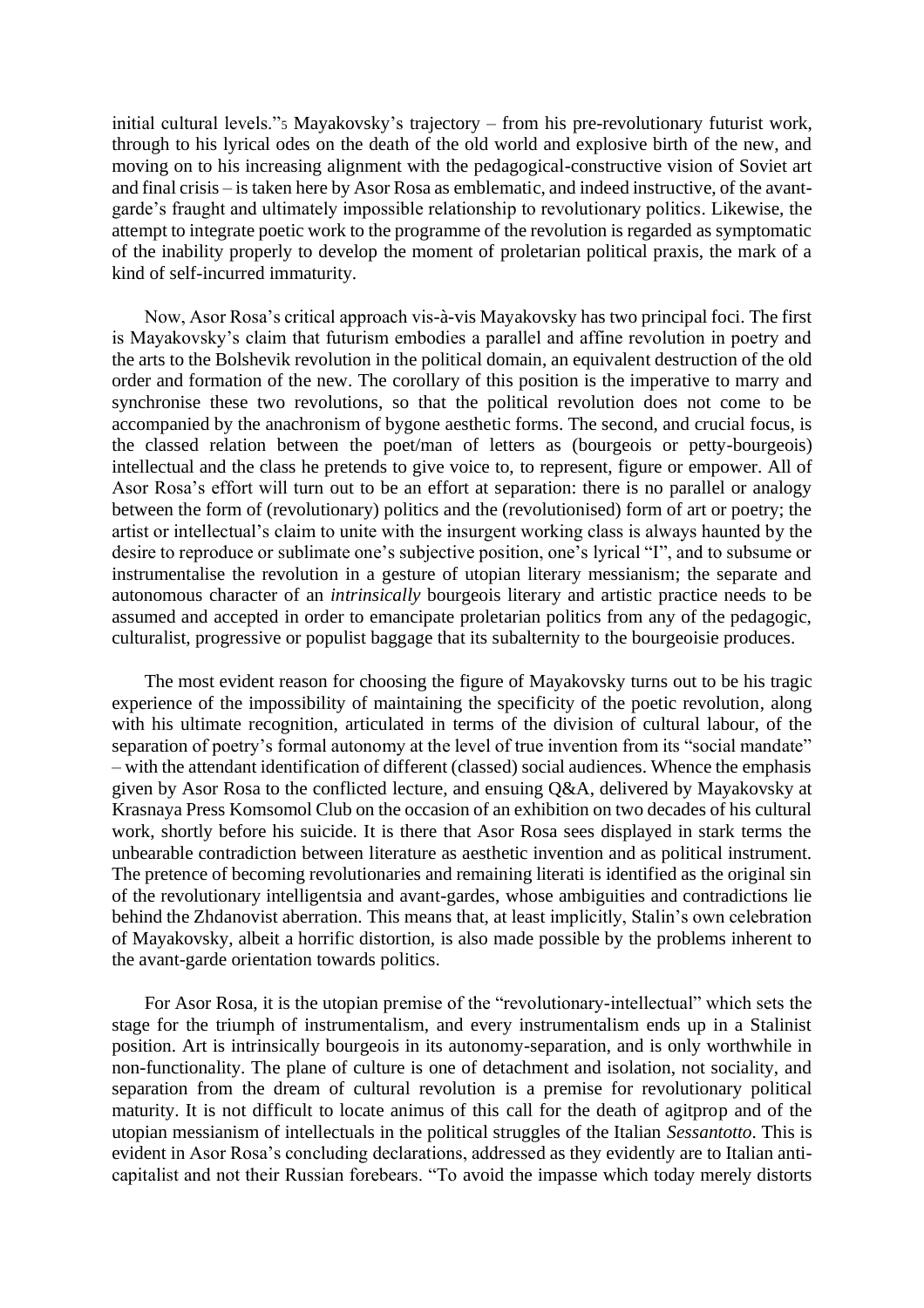the relations between literature and politics, it is necessary to be able to affirm that the effort to construct a revolutionary project of the working class covers the entirety of the political field that can be of interest to us. … The use of literature and art as instruments for the communication of political discourse is in our eyes to be totally excluded"<sup>6</sup> since, without revitalising either literature or the arts it leads to a vulgar, ideological, incorrect political discourse. Political form and aesthetic form are thus to be mutually emancipated – de-sutured to use a different theoretical vocabulary – as though the termination of the avant-garde dream were a cultural (or perhaps, better said, *anti-*cultural) precondition for revolutionary maturity:

We will not go back to the Congresses of socialist writers. In order to make good literature socialism was not essential. To make the revolution, writers will not be essential either. Class struggle – when it is class struggle, and not populist protest, peasant agitation, sensuous admiration for the virgin force of the masses – takes a different road. It has other voices with which to express itself, to make itself understood. And poetry can't keep up with it. Because poetry, great poetry, speaks a language in which *things* – the hard things of struggle and daily toil – have already taken on the exclusive value of a symbol, a gigantic metaphor of the world: and the often tragic price of this greatness is that what it says departs from praxis, never to return.<sup>7</sup>

It is Asor Rosa's gamble and provocation here that a consequent rejection of the Stalinist ordering of the arts must also involve an abandonment of the entire utopian *forma mentis* of the avant-gardes. So, farewell to Mayakovsky? To gauge this negation of a political poetics, it is interesting to turn to the text of Mayakovsky's 1930 address at the Komsomol Club.

A number of elements transpire from it which – notwithstanding Asor Rosa's insights regarding the complicated continuities in the politics-poetry nexus from 1917 to the consolidation of Stalinism – cast some doubt on the account. First, by contrast with a purified great poetry that would transcend derivative or politicised forms, Mayakovsky reasserts his practice of an incompressible plurality of writerly and visual forms, cutting across social and aesthetic divisions of labour *while never abandoning judgment regarding poetic forms*. While Mayakovsky's work was certainly subject to instrumentalisms both imposed and self-inflicted, it was also intensely involved in debates that could be seen as seeking, though not necessarily succeeding, to distinguish between *bourgeois autonomy* and *revolutionary specificity* when it came to poetic forms. On the one hand, we have a para-political equalization of forms – of the kind that Jacques Rancière has associated with the aesthetic regime, most effectively in his analysis of a poet crucial in his influence over the development of  $20<sub>th</sub>$  century Russian poetry: Walt Whitman.<sup>8</sup> As Mayakovsky declared, in the Foreword to the 1930 exhibition:

The work of the revolutionary poet does not stop at the book: meetings, speeches, front-line limericks, one-day agitprop playlets, the living radio-voice and the slogan flashing by on the trams – are all equal and sometimes very valuable examples of poetry.<sup>9</sup>

The address goes on to stress the vastness and diversity of Mayakovsky's production, with an emphasis on the intensity and quantity of work that is both a genuine reflection of Mayakovsky's character and a harried Stakhanovite apologia for his craft in increasingly 'instrumental' times. As he declaims: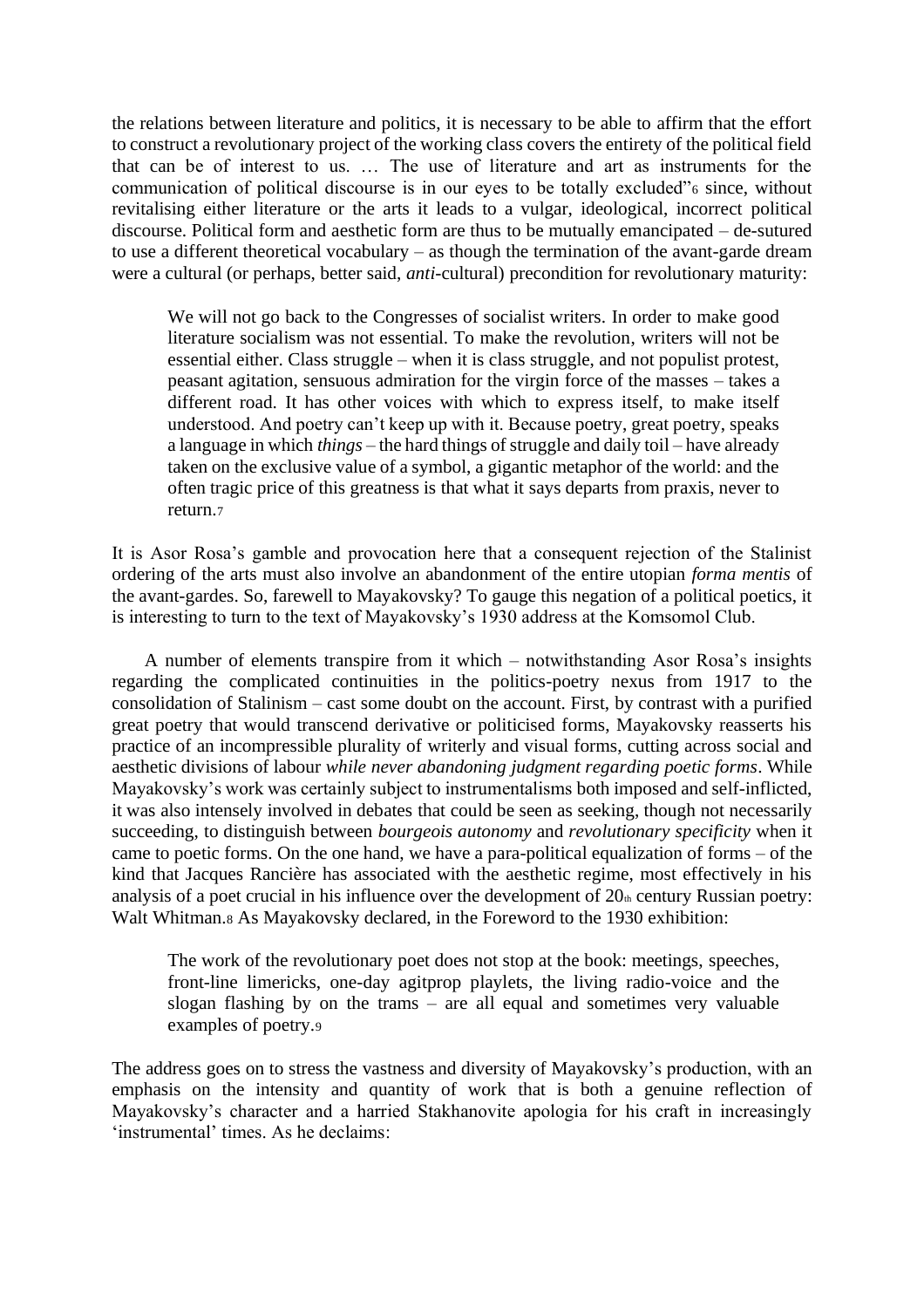Comrades, my … task is to show the amount of work I've done. Why do I find this necessary? To show that not an eight-hour day but a sixteen-to-eighteen-hour working day is typical for a poet who is faced with the enormous tasks that now confront the Republic. To show that we haven't time to rest, that we must work with the pen day after day, without respite.10

He proceeds to tell of the back-breaking improvised and highly individual work producing window posters for the ROSTA telegraph agency, boasting of laying his head down on a log to avoid sleeping more than two or three hours ('Only when engaged in intensive work of that kind should the poet declare himself to an audience of workers'). But he also narrates of the vicissitudes of *Alphabet*, a text-and-image parodic appropriation of pornographic alphabets created for the Red Army during the Civil War and later confiscated when it was mistakenly sent to orphanages ('This is how poetry can be misused when distributed to a reading public different from the one it is meant for, and the author is bombarded with accusations').<sup>11</sup> Yet this defense of the poet's role in building revolution is accompanied by a poetic and political judgment on failed forms, those uncontroversial, propagandistic, kitsch lyrics in praise of revolution that do not antagonise anyone. It is here that the personal, stylistic testimony of the poet is indispensable:

It's easy enough to write poetry that does not irritate anybody: - March, march again you working men – Comrade Komsomol build a great mole. The Red Flag waves higher like the flame of a fire – etc. It will be liked very much and forgotten the next day. I did not work all my life to caress the human ear by writing pretty poetry. No, on the contrary, I have always managed to upset somebody. My main work – is criticising all that I think is wrong, against which I must fight. And twenty years of my literary work has actually been a literary boxing match in the best sense of the word.<sup>12</sup>

The boxing match continues, in critical castigations of kitsch Soviet verse (*Down in the south of Soviet Land, / Amid the steppes and grasses there, / Semyon Mikhailovich Budyonny / Gallops upon a grey stud-mare*, or *The great stoker walked away from the burning blast-face of the Revolution*). It is in the context of the affirmation of the plurality of poetic practices and the resolute criticism of moribund sentimentalism whose form betrays revolutionary content that Mayakovsky avers the difficulty of fashioning great mass poetry in ways that do not undermine either of those adjectives (*great* and *mass*), and which thus insist on refusing that separation (between great politics and great poetry) which for Asor Rosa is instead a sign of revolutionary maturity:

It is very difficult to work in the way I want to work, trying to establish real contact between the working auditorium and big poetry, poetry genuinely created and without ever lowering its standard of meaning.<sup>13</sup>

But the key to Mayakovsky's address and his struggle is perhaps best conveyed by a passing anecdote, which says much about the life of words and forms in a post-revolutionary time.

Today, during her report, Comrade Koltsova, Chairman of the meeting, offered me a sweet with 'Mosselprom' printed on it and the same old Venus above it. Which means that what we are fighting and have been fighting these twenty years is creeping into our lives today. That same mangled old beauty, even through a sweet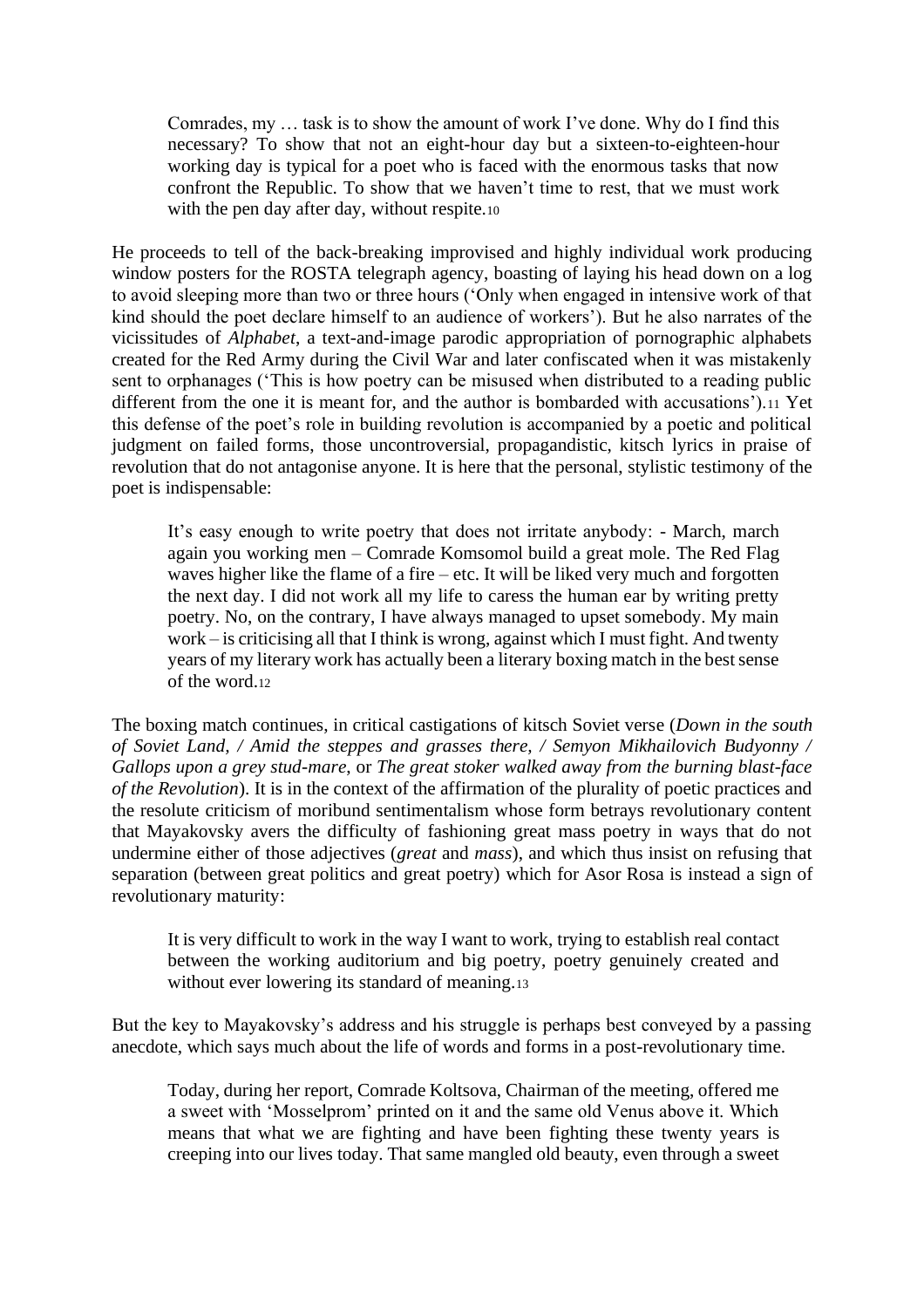wrapper, is being distributed among the masses here, poisoning our brains once more and poisoning our conception of art.<sup>14</sup>

What is at stake here is something that was at the heart of Russian futurism's political turn, of its confluence with constructivism in the moment of *LEF*, its emphasis on art and poetry's place in the construction of the new post-revolutionary life, and its incessant practical and ideological conflict against a hierarchy and division of the arts, namely everyday life in its specific Russian acceptation, *byt*. Its meaning and place in the poetry (and the politics) of Mayakovsky and his comrades was perhaps most strikingly articulated by Roman Jakobson in his brilliant and painful retrospect 'On a Generation that Squandered Its Poets':

The ego of the poet is a battering ram, thudding into a forbidden Future; it is a mighty will "hurled over the last limit" toward the incarnation of the Future, toward an absolute fullness of being: "one must rip joy from the days yet to come." Opposed to this creative urge toward a transformed future is the stabilizing force of an immutable present, overlaid, as this present is, by a stagnating slime, which stifles life in its tight, hard mold. The Russian name for this element is *byt*. It is curious that this word and its derivatives should have such a prominent place in the Russian language (from which it spread even to the Komi), while West European languages have no word that corresponds to it. Perhaps the reason is that in the European collective consciousness there is no concept of such a force as might oppose and break down the established norms of life. The revolt of the individual against the fixed forms of social convention presupposes the existence of such a force. The real antithesis of *byt* is a slippage of social norms that is immediately sensed by those involved in social life. In Russia this sense of an unstable foundation has been present for a very long time, and not just as a historical generalization but as a direct experience.

The centrality of *byt* to Mayakovsky's poetics has no more famous testament than his suicide note and the verse fragments it comprises:

I'm in no hurry; with lightning telegrams

I have no cause to wake or trouble you.

And, as they say, the incident is closed.

Love's boat has smashed against the daily grind [*byt*].<sup>15</sup>

As Anatole Kopp, an intellectual comrade of Henri Lefebvre, brilliantly showed in his study *Changer la ville, changer la vie*, it was around the thematic of *byt* that the bonds of struggle and experimentation between poetry, urbanism and architecture were forged, and that Mayakovsky could play such a prominent role in the debates on the revolution or reconstruction of everyday life. Jakobson provides a very illuminating compendium of *byt*'s place in his poetry:

as Majakovskij put it:

. . . laws/ concepts/ faiths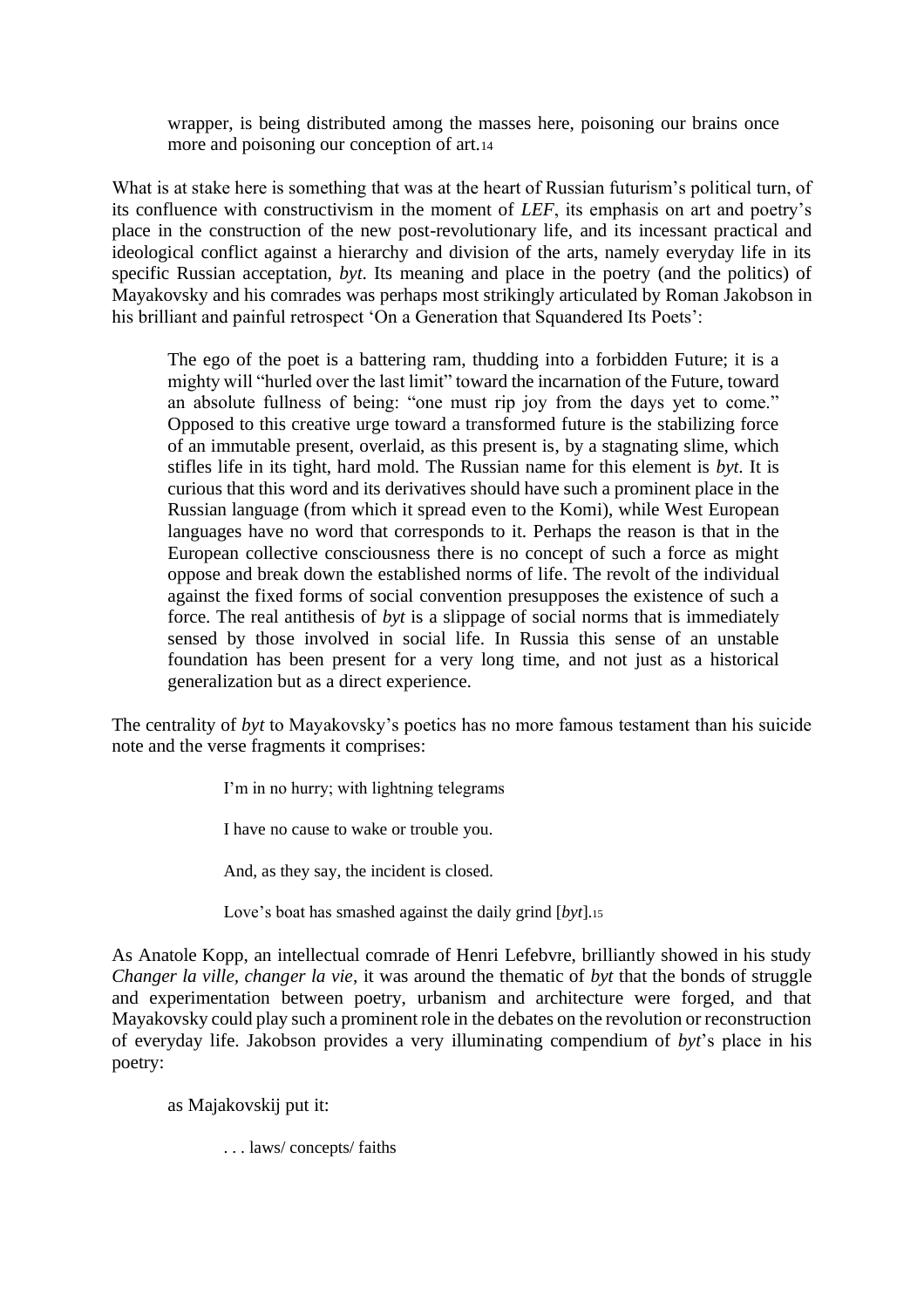The granite blocks of cities

And even the very sun's reliable glow

Everything had become as it were fluid,

Seemed to be sliding a little-

A little bit thinned and watered down.

But all these shifts, all this "leaking of the poet's room" are only a "hardly audible draft, which is probably only felt by the very tip of the soul." Inertia continues to reign. It is the poet's primordial enemy, and he never tires of returning to this theme. "Motionless *byt*." "Everything stands as it has been for ages. *Byt* is like a horse that can't be spurred and stands still." "Slits of *byt* are filled with fat and coagulate, quiet and wide." "The swamp of *byt* is covered over with slime and weeds." ... Only in the poem "About That" is the poet's desperate struggle with *byt* fully laid bare. There it is not personified as it is elsewhere in his work. On the contrary, the poet hammers his verbal attack directly into that moribund *byt* which he despises. And *byt* reacts by executing the rebel ''with all rifles and batteries, from every Mauser and Browning." … If we should try to translate the Majakovskian mythology into the language of speculative philosophy, the exact equivalent for this enmity would be the antinomy "I" versus "not-I." A better designation for Majakovskij's enemy could hardly be found.<sup>16</sup>

This crucial Mayakovskyan theme, at once poetic and political – for *byt* is materialised in objects, just as it is woven of social relations, and structured both in and as language  $-$  is signally unaddressed in Asor Rosa's rejection of any (panpoetic or pansocial) 'utopia', such as the Russian futurist one, that would ignore the separation between the poetic and the political. Yet it is precisely in *byt* that, as Mayakovsky's quip about the wrapper indicates, the question of the asynchronies, arrhythmias and asymmetries between different facets of revolutionary transformation make themselves felt.

It is this dimension which is both brilliantly indicated and polemically disavowed in Trotsky's critical dissection of Mayakovsky's poetic practice in *Literature and Revolution*. Asor Rosa – in what is no doubt a reflection of internecine demarcations within the Italian communist Left – had tried in his *Contropiano* essay to pre-empt any claims that Trotsky represented the path not taken. He took pains to emphasise how Trotsky's position remained very much internal to the antinomic horizon, encompassing the avant-garde and Stalinism alike, especially in what concerned the question of art's cultural service. For Asor Rosa, Trotsky is ultimately only "an intelligent ideologue of the possibilities for the instrumentalisation of intellectuals in the phase of the violent breakup of bourgeois power."<sup>17</sup> And yet Asor Rosa severely underplays how much his own diagnosis repeats a number of Trotsky's insights, especially in what concerns the unhappy marriage or temporary alliance between the avant-garde and proletarian revolution.

Trotsky, with regard to Mayakovsky and the futurists, but also in relation to Aleksandr Blok and his great poem 'Twelve', provides a precise and theoretically rich take on the tension between revolutionary and poetic form and its class determinations. While anticipating Asor Rosa's comments about the way in which avant-garde poets (qua petty-bourgeois intellectuals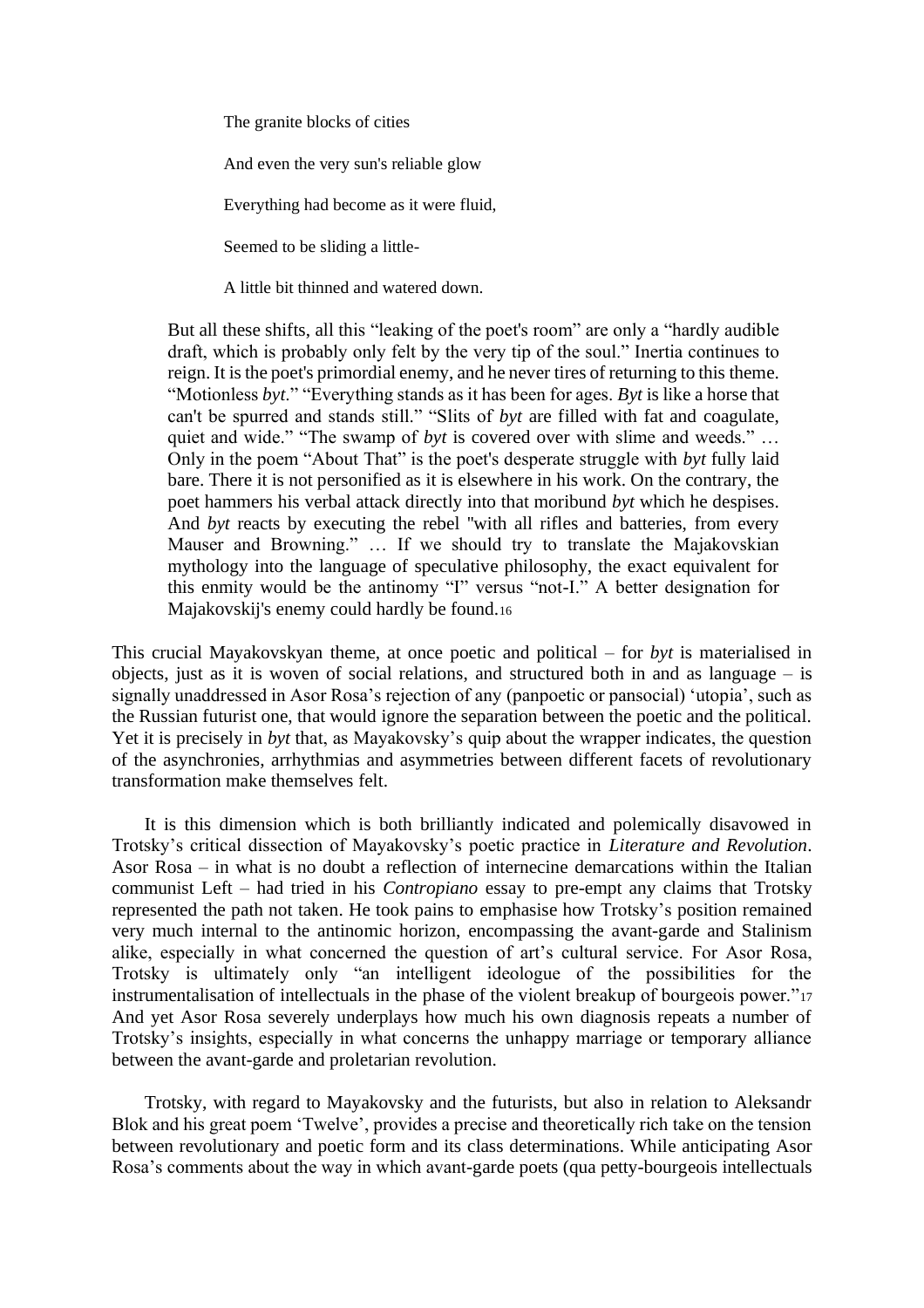in revolt) affirm the revolution as the destruction of the old order – leading them to mistake the rationalism of socialist traditions for "the ancient myth of barbarian regeneration"<sup>18</sup> (present not just in Mayakovsky, but also in Blok and Esenin) – Trotsky offers a more nuanced explanation of the way in which this rich if volatile alliance of poetry and politics was determined (by contrast with the reactionary fate of Italian futurism) by the *timing* of the revolution.

Russian Futurism was born in a society which passed through the preparatory class of fighting the priest Rasputin, and was preparing for the democratic Revolution of February, 1917. This gave our Futurism certain advantages. It caught rhythms of movement, of action, of attack, and of destruction which were as yet vague. It carried its struggle for a place in the sun more sharply, more resolutely, and more noisily than all preceding schools, which was in accordance with its activist moods and points of view. To be sure, a young Futurist did not go to the factories and to the mills, but he made a lot of noise in cafes, he banged his fist upon music stands, he put on a yellow blouse, he painted his cheeks and threatened vaguely with his fist. The workers' Revolution in Russia broke loose before Futurism had time to free itself from its childish habits, from its yellow blouses, and from its excessive excitement, and before it could be officially recognized, that is, made into a politically harmless artistic school whose style is acceptable. The seizure of power by the proletariat caught Futurism still in the stage of being a persecuted group.<sup>19</sup>

This analysis doesn't make Trotsky's criticisms any less acerbic than Asor Rosa's, nor does it stop him from acknowledging the greater vitality – including in depicting the moment of revolution – of pre-revolutionary or bourgeois poetry,<sup>20</sup> even when it comes to capturing the revolution itself (in the signal case of Blok's 'Twelve').<sup>21</sup> But it does allow him to identify, in the uneven rhythms of formal transformation across politics and the arts the critical nub of the question of poetry's nexus with communism. That this nexus is (and here Asor Rosa is not wholly on the wrong track) subsumed under the synchronising project of cultural maturation and art-as-pedagogy, with its 'classical' ideals of organic integration and harmony, doesn't undermine the analytical force of his position, and its possible uses beyond the polemics of the 1920s – or, indeed, beyond Trotsky's own ideological configuration and his judgment concerning the impossibility of a revolutionary art specific to the transition itself.

The success and the limits of Mayakovsky as a revolutionary poet are identified by Trotsky (who also provides much more detailed and even technically precise readings of the poetry than Asor Rosa) with the volatility of his conjunction with the revolution as a phenomenon steeped in this different rhythms of development.

Mayakovsky came by the shortest route, by that of the rebellious persecuted Bohemia. For Mayakovsky, the Revolution was a true and profound experience, because it descended with thunder and lightning upon the very things which Mayakovsky, in his own way, hated, with which he had not as yet made his peace. Herein lies his strength. Mayakovsky's revolutionary individualism poured itself enthusiastically into the proletarian Revolution, but did not blend with it. His subconscious feeling for the city, for nature, for the whole world, is not that of a worker, but of a Bohemian. "The baldheaded street lamp which pulls the stocking off from the street" —this striking image alone, which is extremely characteristic of Mayakovsky, throws more light upon the Bohemian and city quality of the poet than all possible discussion. … Mayakovsky is closer to the dynamic quality of the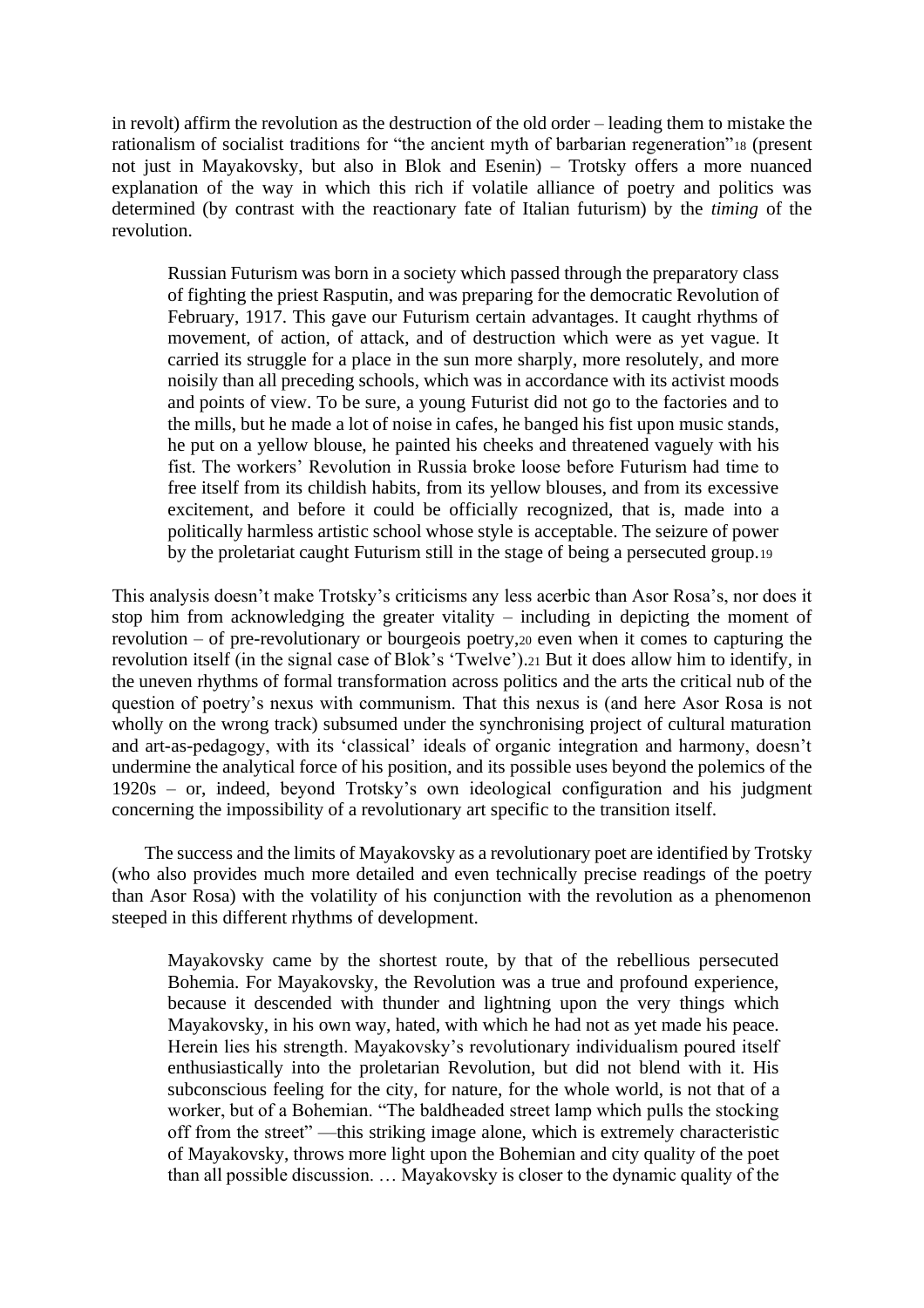Revolution and to its stern courage than to the mass character of its heroism, deeds, and experiences. Just as the ancient Greek was an anthropomorphist and naively thought of the forces of nature as resembling himself, so our poet is a Mayakomorphist and fills the squares, the streets and fields of the Revolution with his own personality. True, extremes meet. The universalization of one's ego breaks down, to some extent, the limits of one's individuality, and brings one nearer to the collectivity—from the reverse end.<sup>22</sup>

This matter of the poetic forms taken by the dialectic of individual and collective are among the most interesting problems raised by Mayakovsky's poetry – Trotsky challenges them with some critical brutality when it comes to the personifications of capital ('Wilson') and the revolution ('Ivan') in '150,000,000', but they are perhaps most forcefully articulated, in all their contradictions (including with regard to the very form of the ode to the revolutionary leader) in 'Vladimir Ilyich Lenin', Mayakovsky's poem on Lenin's death ('I fear / these eulogies / line upon line / like a boy / fears falsehood and delusion').

What Trotsky's text recognises, in spite of its own judgment that Mayakovsky fatally lacks the sense of *measure*,<sup>23</sup> is that the lyrical magnification of the poet's "I" is also an effect of the effort to give form to, precariously if boisterously to synthesise, the temporal unevenness that poses the signal aesthetic problem of the revolution. The relation of Mayakovsky and of futurism more broadly to communist revolution is crystallised by Trotsky in a profoundly insightful corporeal metaphor that mediates the asynchrony of political and poetic forms in a way that cuts across the distinction between utopian fusion and ascetic separation which transpires from Asor Rosa's later text:

When one breaks a hand or a leg, the bones, the tendons, the muscles, the arteries, the nerves, and the skin do not break and tear in one line, nor afterwards do they grow together and heal at the same time. So, in a revolutionary break in the life of society, there is no simultaneousness and no symmetry of processes either in the ideology of society, or in its economic structure. The ideologic premises which are needed for the revolution are formed before the revolution, and the most important ideologic deductions from the revolution appear only much later. It would be extremely flippant to establish by analogies and comparisons the identity of Futurism and Communism, and so form the deduction that Futurism is the art of the proletariat. Such pretensions must be rejected. But this does not signify a contemptuous attitude towards the work of the Futurists. In our opinion they are the necessary links in the forming of a new and great literature. But they will prove to be only a significant episode in its evolution.<sup>24</sup>

Some of the limits of Trotsky's reading of Mayakovsky were voiced in a rejoinder by one of the poet's futurist comrades, Nicholas Gorlov. Crucially, Gorlov, writing in issue 4 of *LEF*, articulated the stakes of this debate in terms of *byt*, everyday life – incidentally, in ways that would not have sounded amiss in situationist declarations four decades thence. Writing in the midst of the New Economic Policy (NEP), which Mayakovsky had emphatically attacked as a regression in the struggle against *byt*, Gorlov declares: 'Our revolution has slowed its pace, but has not stopped. In deepening, the revolution has come closer to everyday life. Everyday life is our new front. Art is our weapon on this front'.<sup>25</sup> Intriguingly, he also addresses, in a more forceful manner than Asor Rosa, the problem of the proletariat's necessary resistance to great bourgeois culture.<sup>26</sup> But what is most striking for our purposes is how Gorlov counters Trotsky's criticism of Mayakovsky's lyrical "I", as well as his analysis of the supposed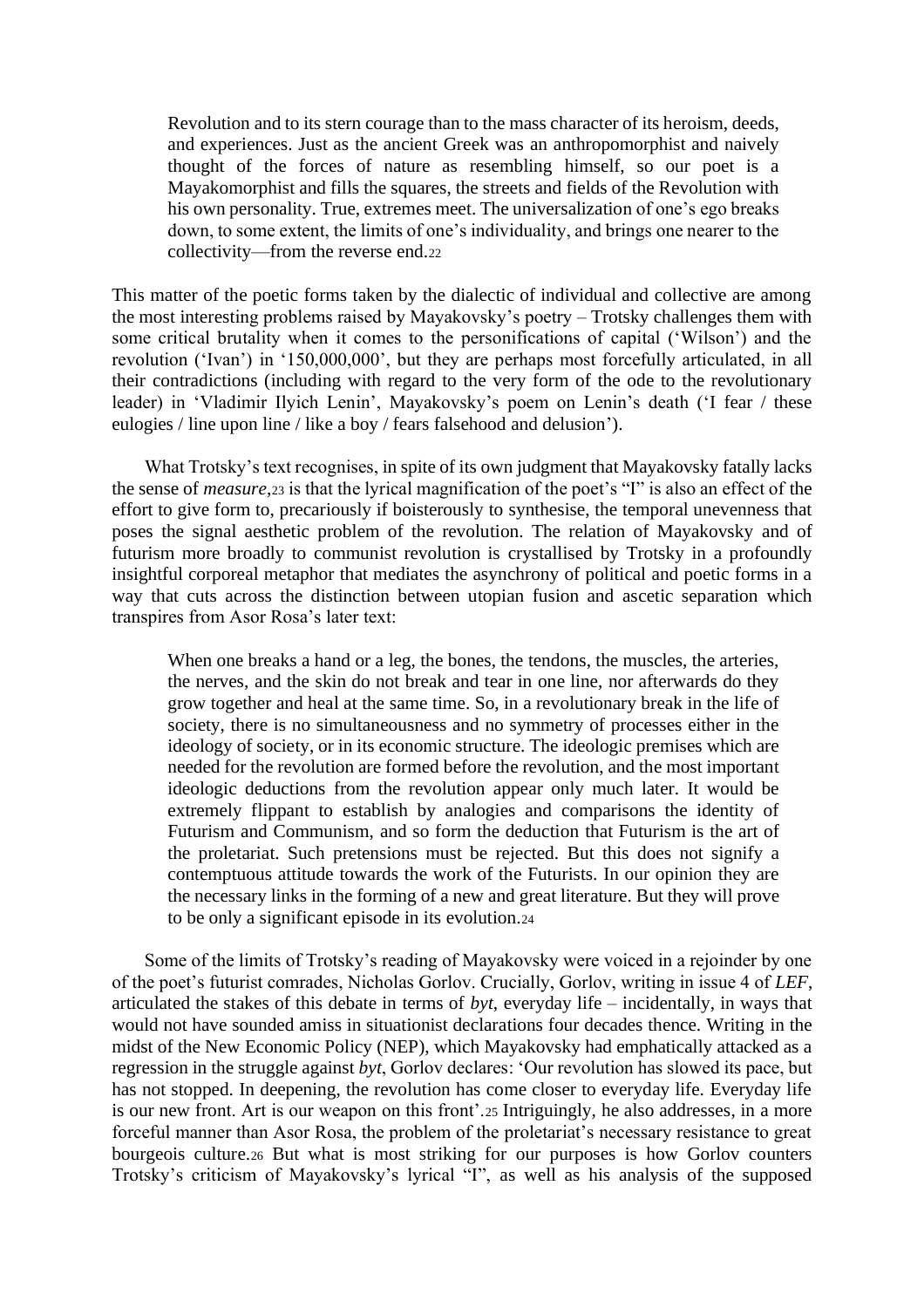disharmony inhering in Mayakovsky's verse and his overall resistance to the idea of a fullyformed revolutionary art. To begin with, Gorlov denies that the revolution can coexist with an 'everyday art' that would conserve the forms of the pre-revolutionary past. In so doing, Gorlov breaks with a certain representational realism inhering in Trotsky's opposition to Mayakovsky's '150,000,000'. In a striking metaphor, which twists Trotsky's claim that Mayakovsky's poetry was ultimately a static one, Gorlov writes:

Everyday art – predominantly representative – corresponds to the statics, and not the dynamics of social life. In dynamic eras, such as ours, representation is the same thing as photographing the bricks of a building under construction. Bricks can only be photographed by someone who stands apart from the building work – even more so, by someone who likes the bricks as bricks … This kind of everyday art is always an admiration of life … To build in art means presenting not the maximum of resemblance, but the maximum of expressiveness and class evaluation. The art of today is not analysis, but synthesis, not a portrait of a brick, but the plan of a building.<sup>27</sup>

In a sense, Gorlov will turn Trotsky's understanding of the uneven character of the revolutionary process against him, asserting that it is indeed the new art's task to give expression, if not representation to it – rather than subjecting revolution to an anachronistic classical idea of harmony. Trotsky's claim against Mayakovsky's verse that a work of art should 'not hurl the reader from one end to the other' elicits this riposte from Gorlov: 'But that is the equivalent to saying that one cannot give expression in art to revolution, as it always hurls us about in zig-zags like that'. When we break with a normative classicism, and the way it has sedimented itself in our perceptual apparatus ('one is simply unaccustomed to perceiving a new thing which is quite unlike the old'), we can then recognise in Mayakovsky's works a different 'unity and wholeness'. For instance, '*Cloud in Trousers* is a synthesis of a whole era, the sum-total of the old culture, all chipped and cracked on the eve of the revolution. Its social meaning is the preparation of the militant'.<sup>28</sup> As for '150,000,000', Trotsky's objections to its allegories (Wilson is not fat, a Soviet revolutionary would never hold one hand in his belt, etc. etc.) are categorised as naturalistic regressions in an era that has dispensed with such requirements: 'Photographing the revolution (or the counter-revolution) means not presenting even one per cent of it and, in the other 99 per cent, presenting what does not characterise it at all'.<sup>29</sup> Looking back at this rich debate, we could hazard that an attention to *byt* as a force-field marked by the unevenness of formal times and creative rhythms –in the poetry of Mayakovsky and his futurist comrades, as well as in the criticism of the time – makes it possible to recast the questions posed by Asor Rosa in a way that does not issue into the false radicality and ascesis of the separation between politics and the literary vaunted by Asor Rosa at the close of his *Contropiano* essay.

By way of conclusion, it is worth turning to Asor Rosa's continuation of his determinate negation of the very prospect of a revolutionary poetry, in a 1971 essay on the predicament of intellectual labour under socialism that once again takes the case of Mayakovsky as emblematic. While the essay continues Asor Rosa's efforts to undermine the progressivist and utopian tendencies that identify the revolution as an occasion for the transfiguration, sublimation or apotheosis of the artist-qua-bourgeois-intellectual, his argument is now anchored in a much more value-theoretical vein, placing the messianic poet-intellectual on the side of an intellectual labour which is both residually 'concrete' (in the Marxian sense) as well as functional to the reproduction of capitalist (including state-capitalist) domination, while the proletariat's manual labour becomes increasingly abstract.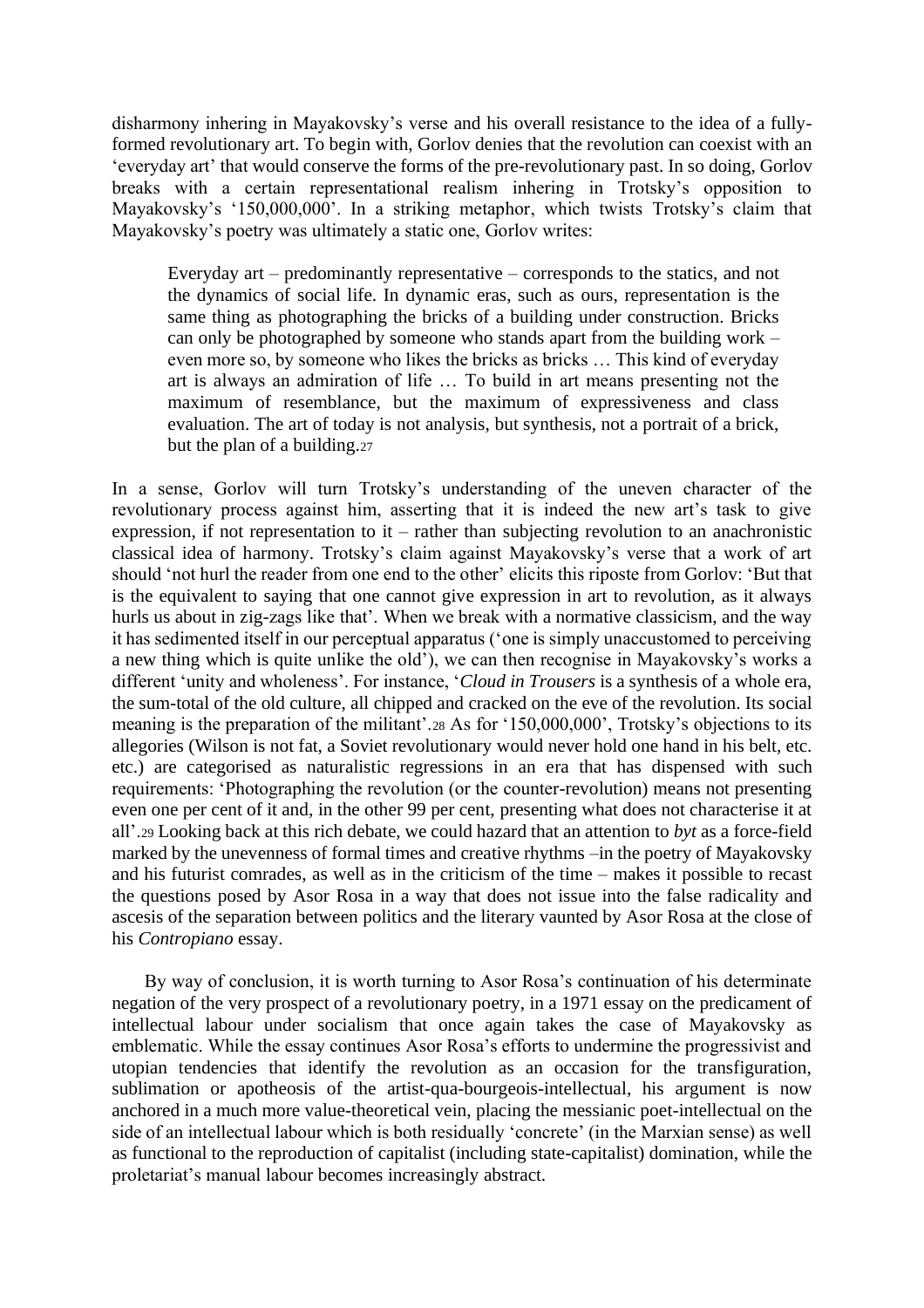What Asor Rosa identifies is an antagonism between these two forms of labour (abstract and concrete) that attains its pitch when intellectuals seek and fail to 'qualify' a labour without qualities – often by creating an "ideology of labour" functional to the conjunction of state and capital – while workers in turn become indifferent to intellectual labour. It is in this context that Asor Rosa seeks to puncture the artists' and intellectual's myth of the October Revolution, at whose core lies an aporia: "the will to make intellectual labour function as a component of the working-class revolution, leaving *unaltered,* or rather empowering, its character as intellectual labour"<sup>30</sup> – with the effect that the most sublime, but also most pre-capitalist, product of the current evils of the bourgeoisie, namely its aesthetic practice, is transfigured into the source of redemption. (Ironically, it may be noted that Asor Rosa's diagnosis of this effort to generalise the artistic condition to the whole of society can be seen as a repudiation, much *avant la lettre*, of the entire post-*operaista* thematic of immaterial labour, especially in its explicitly aesthetic variants.)

Much could be said, by way of critique, of the way in which Asor Rosa, here anticipating many recent tendencies in the aesthetic projection of value-categories, fallaciously substantialises Marxist form-determinations into social groups (abstract and concrete labourers in mutual antagonism). Yet more pertinent to our argument is the way in which his neglect of the specific forms of temporal unevenness that pervade revolutionary transition, and the way these are materialised and thematised as everyday life (*byt*), enfeebles his diagnosis of Mayakovsky's poetry, and of Mayakovsky's politics. One need only have a passing acquaintance with the material conditions of intellectual and artistic production during the postrevolutionary period – as strikingly captured, for instance, in the opening piece of Viktor Shklovsky's *Knight's Move* – to recognise the weakness of this schematism of the intellectual labourer as applied to the Soviet context, notwithstanding Asor Rosa's otherwise astute insights into the later selective subordination of artists, poets and intellectuals into the management of Stalinism.

As Asor Rosa himself acknowledges with regard to Mayakovsky's plays in particular, it is bureaucratism which serves as a key political theme of the work of the 1920s (leading to Lenin's grudging compliment about the poem 'All Meetinged Out'). Accordingly, any rigid projection of Marxist categories onto the predicament of the revolutionary poet fails the test of analytical precision. No greater testament to this can be offered perhaps than the 1926 poem 'Conversation with a Tax Collector About Poetry'. The emplotment of the verse already runs afoul of any value-theoretical temptation – yes, it is all about the value of poetic labour, but it is addressed at a functionary of the state, and it is filled with both pride and deep irony about the identification of poetic and proletarian work, leavening the productivist élan of the *LEF*  manifestos with bitter humour. Mayakovsky begins from the offensive identification of the poet with the remnants of bourgeois relations of production:

> Along with owners of stores and property I'm made subject to taxes and penalties.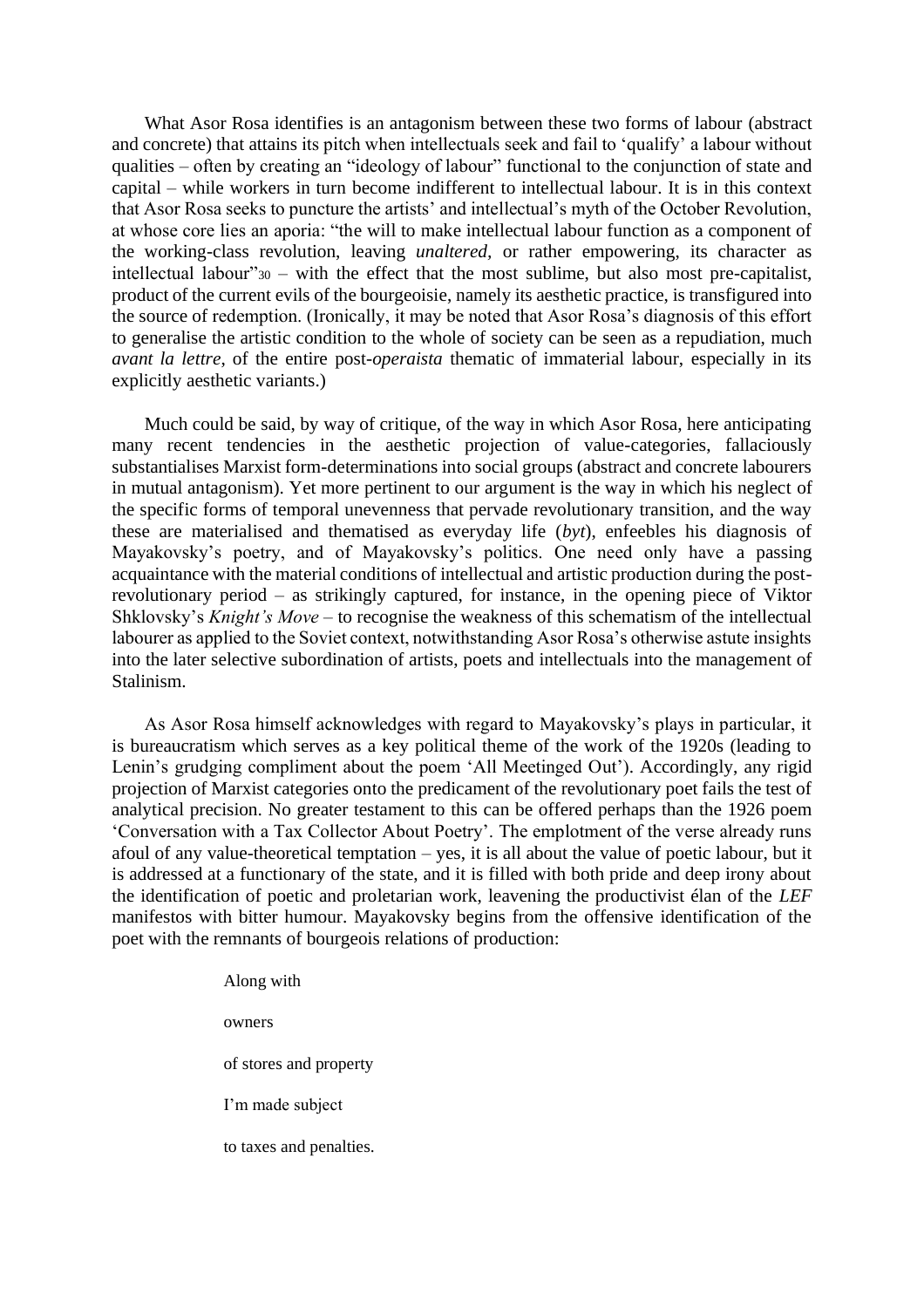The claim for equality with any other work, charged with political valence, is then carried out through all of its consequences, both accepting and perverting the ideology of labour. Take rhyme:

> In your idiom, rhyme is a bill of exchange to be honored in the third line! – that's the rule And so you hunt for the small change of suffixes and flections in the depleted cashbox of conjugations and declensions.  $\left[\ldots\right]$ Citizen tax collector, Honestly, the poet spends a fortune on words. […] Poetry is like mining radium. For every gram you work a year. For the sake of a single word you waste a thousand tons

of verbal ore.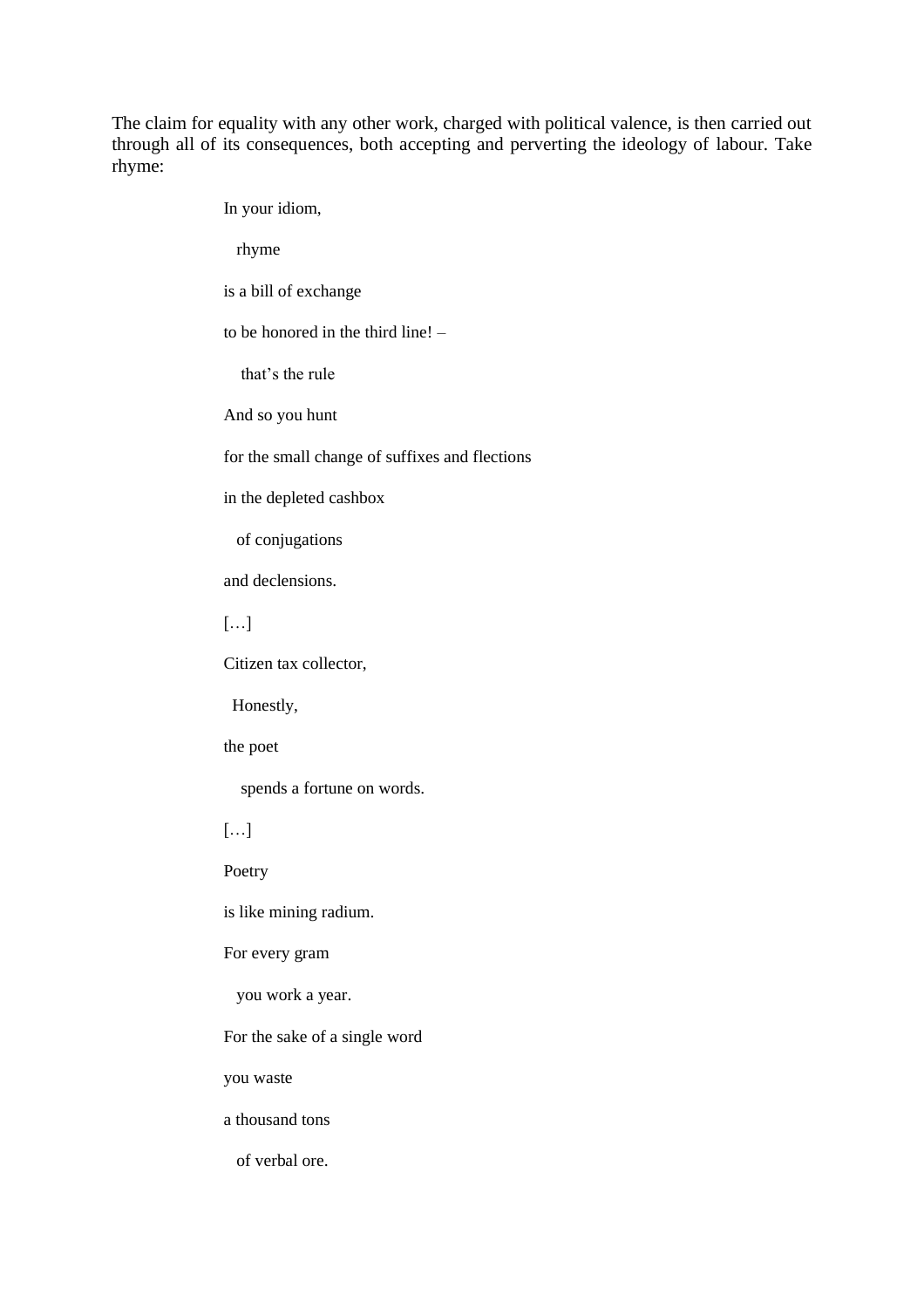$[\ldots]$ These verses and odes bawled out today amidst applause, will go down in history as the overhead expenses of what two or three of us have achieved.  $[...]$ So at once my tax shrinks.31

'Conversation' dramatizes the very aporias of the revolutionary poet-intellectual anatomised by Asor Rosa, while cautioning against a solution that would involve severing the formal, temporal and affective ties between the political and the poetic. It does so not just by performing and thus destabilising the projection of economic onto literary categories,<sup>32</sup> but by making us painfully aware that the actuality of revolution did not (and will not) have the synchronicity ascribed to it by Asor Rosa and a dominant strain of *operaismo*. It is only this synchronism, this transcendence of unevenness, and of the materiality of that unevenness in and as everyday life (*byt*), which would permit the outcome envisaged by Asor Rosa. Notwithstanding the caustic astuteness of many of his asseverations against the ideology of the avant-garde, this horizon of synchronisation is perhaps the ultimate utopia, the ultimate failure of political and aesthetic realism. *Contra* Asor Rosa, and his dream that working class revolution may be finally purged of its para-political and meta-cultural appendages, rid of the curse of that megalomaniac fellow-traveler, the intellectual worker, we may instead wish to dwell on the insight, so central to Mayakovsky's work, that poetry in an age of revolutionary transition has to be envisaged as an incessant work, imagined as industrial but practiced both as individual craft and collective agitation, on the broken and healing tendons, tissues and bones of everyday life. It is on that background that we can perhaps reflect on the contemporary valence of Mayakovsky's specific formulation of poetry's 'social mandate', namely: "The presence of a problem in society, the solution of which is conceivable only in poetical terms."33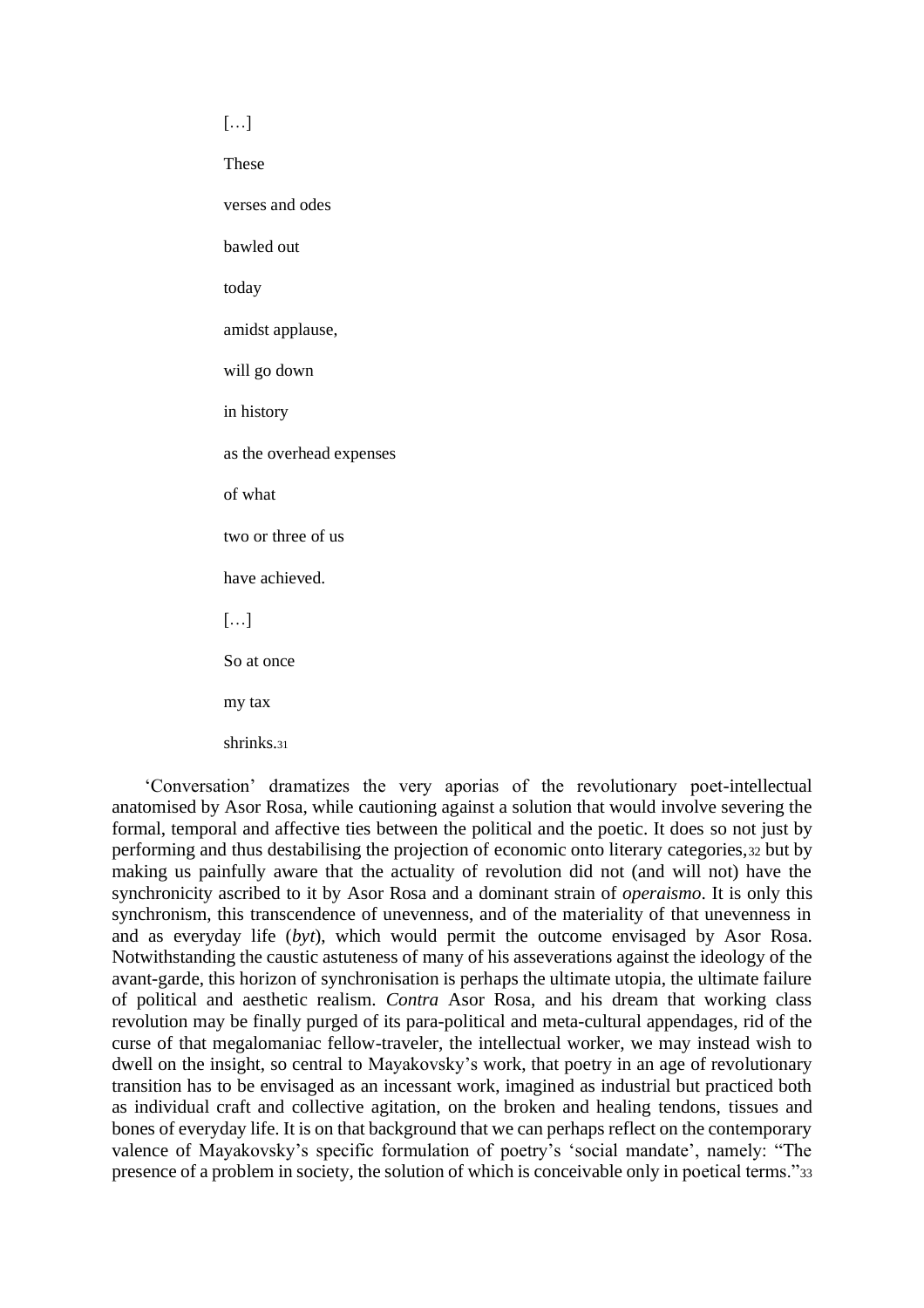- <sup>1</sup> Alberto Asor Rosa, *The Writer and the People: Populism in Modern Italian Literature*, trans. Matteo Mandarini (Calcutta and London: Seagull Books, 2019).
- 2 I have explored the controversies over politics and poetics between Asor Rosa and Fortini in 'The Labour of Division', my introduction to Franco Fortini, *A Test of Powers: Writings on Criticism and Literary Institutions* (Calcutta: Seagull, 2016).
- <sup>3</sup> On 'negative thought', see especially Massimo Cacciari, *Pensiero negativo e razionalizzazione* (Venice: Marsilio, 1977), and, in English, his *Architecture and Nihilism: On the Philosophy of Modern Architecture*, trans. Stephen Sartarelli (New Haven, CT: Yale University Press, 1993).
- 4 Alberto Asor Rosa, 'Majakovskij e la "letteratura sovietica"', in *Le armi della critica. Scritti e saggi degli anni ruggenti (1960-1970)* (Turin: Einaudi, 2011), 78. Originally published in *Contropiano* 1 (1968).
- 5 Asor Rosa, 'Majakovskij e la "letteratura sovietica"', 78-9.
- 6 Asor Rosa, 'Majakovskij e la "letteratura sovietica"', 91-2.
- 7 Asor Rosa, 'Majakovskij e la "letteratura sovietica"', 92.
- 8 Jacques Rancière, *Aisthesis: Scenes from the Aesthetic Regime of Art*, trans. Zakir Paul (London: Verso, 2013), 55-74.
- 9 Vladimir Mayakovsky, 'Address at the Krasnaya Presnya Komsomol Club at an Evening Dedicated to *Twenty Years of Work: An Exhibition of the Life and Work of Mayakovsky*, 25 March 1930', in *Volodya: Selected Works*, ed. Rosy Carrick (London: Enitharmon, 2015), 267. I am very grateful to Enitharmon Press for permission to quote from this collection.
- 10 Mayakovsky, 'Address at the Krasnaya Presnya Komsomol Club', 273.
- 11 Mayakovsky, 'Address at the Krasnaya Presnya Komsomol Club', 273-4.
- 12 Mayakovsky, 'Address at the Krasnaya Presnya Komsomol Club', 268.
- 13 Mayakovsky, 'Address at the Krasnaya Presnya Komsomol Club', 269.
- 14 Ibid.
- 15 Mayakovsky, 'Past One O'Clock', in *Volodya*, 218. For another version, see 'Verse Fragments', 220: 'I'm in no hurry and why should I send / express telegrams to wake you with fear / As they say the incident is cloves / the love-boat wrecked on reality [*byt*]'.
- 16 Roman Jakobson, 'On a Generation that Squandered Its Poets', in *Language in Literature*, ed. Krystyna Pomorska and Stephen Rudy (Cambridge, MA and London: The Belknap Press of Harvard University Press, 1987), 277-9.
- 17 Asor Rosa, 'Majakovskij e la "letteratura sovietica"', 81.
- 18 Asor Rosa, 'Majakovskij e la "letteratura sovietica"', 85.
- <sup>19</sup> Leon Trotsky, *Literature and Revolution*, ed. William Keach, trans. Rose Strunsky (Chicogo: Haymarket Books, 2005), 127.
- 20 On Mayakovsky, for instance, he writes: 'his poem, "A Cloud in Trousers," a poem of unrequited love, is artistically his most significant and creatively his boldest and most promising work'. *Literature and Revolution*, 148.
- <sup>21</sup> For further commentary on this, see my 'The Broken Music of the Revolution: Trotsky and Blok', *Crisis and Critique* 4(2) (2017): 404-26.
- <sup>22</sup> Trotsky, *Literature and Revolution*, 142-3.
- 23 'Mayakovsky has one foot on Mont Blanc and the other on Elbrus. His voice drowns thunder; can one wonder that he treats history familiarly, and is on intimate terms with the Revolution? But this is most dangerous, for given such gigantic standards, everywhere and in everything, such thunderous shouts (the poet's favorite word) against the horizon of Elbrus and Mont Blanc—the proportions of our worldly affairs vanish, and it is impossible to establish the difference between a little thing and a big.' *Literature and Revolution*, 143.
- <sup>24</sup> Trotsky, *Literature and Revolution*, 147-8.
- 25 Nicholas Gorlov, 'On Futurisms and Futurism (Concerning Comrade Trotsky's article)', in *The Futurists, the Formalists & the Marxist Critique*, ed. Christopher Pike (London: Ink Links, 1979), 169. Thanks to Steve Edwards for making me aware of this rich collection of texts.
- 26 'It is clear that only by standing on the basis of his class culture can the worker not only assimilate Pushkin, but also overcome him. Otherwise … Pushkin will throw him to ground. This gives rise to the question: is the worker sufficiently well armed by his culture to withstand this competition? There can only be one reply: from the political point of view (after six years of mass struggle with the old order) he is armed, but from the